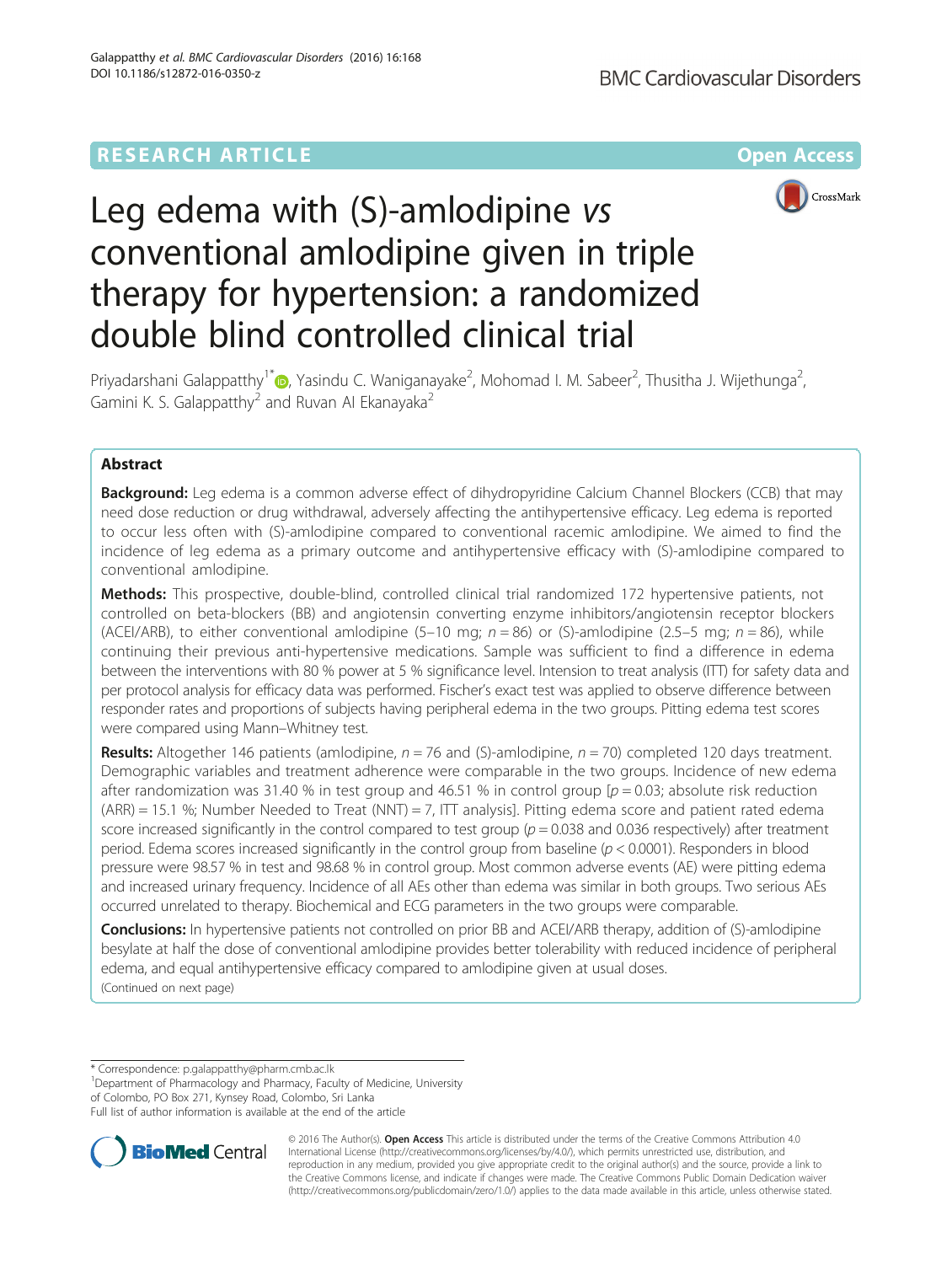## (Continued from previous page)

**Trial registration:** Sri Lanka Clinical Trials registry: www.slctr.lk, [SLCTR/2013/006](http://slctr.lk/trials/111)

Keywords: (S)-Amlodipine, Conventional racemic amlodipine, Calcium channel blocker, Leg edema, Hypertension, Randomized controlled clinical trial

Abbreviations: ACEI, Angiotensin converting enzyme inhibitors; AE, Adverse events; ARB, Angiotensin receptor blockers; ARR, Absolute risk reduction; BB, Beta-blockers; BP, Blood pressure; CABG, Coronary artery bypass grafting; CCB, Calcium channel blocker; CDDA, Cosmetics devices and drugs authority; CIS, Commonwealth of independent States; CRF, Case record form; DBP, Diastolic blood pressure; ECG, Electrocardiogram; GCP, Good Clinical Practice; ITT, Intention to treat; JNC8, Eighth report of the joint national committee; NNT, Number needed to treat; OPD, Out patient department; PTCA, Percutaneous trans coronary angiogram; RAS, Renin-angiotensin system; RRR, Relative risk reduction; SAE, Serious adverse events; SBP, Systolic blood pressure; SD, Standard deviation; TIA, Transient ischemic attack; US, United States; WHO, World health organization

# Background

Amlodipine is a calcium channel blocker (CCB) of the third generation dihydropyridine CCB group, used as monotherapy or in combination, for treatment of hypertension and angina [\[1](#page-9-0)–[4\]](#page-9-0). Peripheral edema, particularly of the lower limbs, is a common adverse effect of dihydropyridine CCB. This might lead to dose reduction or drug withdrawal, adversely affecting the antihypertensive efficacy [\[5](#page-9-0)–[7\]](#page-9-0). The degree of peripheral edema that occurs with CCB treatment is dependent on the dose and the drug used [\[8](#page-9-0)–[10\]](#page-9-0).

Reported rates of peripheral edema with CCBs varies widely because of the drug and dose-dependent nature, ranging from 5 to even 70 % with high doses [[5, 9](#page-9-0)–[12](#page-9-0)]. The incidence of edema reported in the literature can also be dependent on the method of edema assessment in the clinical trials [[13](#page-9-0), [14](#page-9-0)].

Racemic or conventional amlodipine contains (R)-and (S)-amlodipine isomers in a 1:1 ratio, but (S)-amlodipine has been shown to be the only active isomer of amlodipine which has calcium channel blocking activity, providing all the therapeutic effects [\[15](#page-9-0)]. Therefore, an amlodipine formulation composed of only (S)-amlodipine has been developed [\[16](#page-9-0)]. (S)-amlodipine is in use in many Asian, African, Latin American and Commonwealth of Independent States (CIS) countries. The standard dose of (S)-amlodipine recommended is half that of racemic amlodipine.

Although few published studies including a meta analysis [[17](#page-9-0)] indicated that (S)-amlodipine and racemic amlodipine show similar efficacy and safety [\[18](#page-9-0), [19](#page-9-0)], data from a post marketing study involving over 5000 patients has shown that the incidence of leg edema with (S)-amlodipine is as low as 1.56 % overall [[20](#page-9-0)]. Also, (S) amlodipine has been recommended as an ideal therapy for switching from conventional racemic amlodipine for patients developing peripheral edema [\[21\]](#page-9-0).

Although several clinical trials comparing amlodipine and (S)-amlodipine have been done, no adequately powered, properly conducted, randomised controlled clinical trial has compared the incidence of leg edema as a primary outcome between the two drugs. The influence of (S)-amlodipine compared to racemic amlodipine on edema incidence in patients on CCB, beta blocker (BB) and Angiotensin Converting Enzyme Inhibitor (ACEI)/ Angiotensin Receptor Blocker (ARB) triple therapy has also not been assessed in a clinical trial.

Therefore the objective of this study was to assess and compare the antihypertensive efficacy and incidence of leg edema as a primary outcome, between (S)-amlodipine and racemic amlodipine in the majority of patients with essential hypertension, not controlled on a BB and an ACEI/ARB in a tertiary care referral centre.

# Methods

# Trial design

This study was a prospective, randomized, double-blind, double-dummy, comparative, parallel-group clinical trial with an allocation ratio of 1:1. The Ethics Review Committee, Faculty of Medicine, University of Colombo (EC-10-014) approved the study protocol. The Cosmetics Devices and Drugs Authority (CDDA) of Ministry of Health, Sri Lanka gave the regulatory approval for the conduct of the trial and for import of study medication, as (S)-amlodipine is not a registered product in Sri Lanka. The study was registered at the Clinical Trials Registry of the Sri Lanka Medical Association, a publicly accessed clinical trials registry recognised by the WHO, ([www.slctr.lk,](http://www.slctr.lk) SLCTR/2013/006). The study was conducted in accordance with Good Clinical Practice (GCP) guidelines.

#### **Participants**

Subjects visiting the Out Patient Department (OPD) for treatment of hypertension at Institute of Cardiology National Hospital of Sri Lanka, Colombo were enrolled in the study. Male and female subjects with essential hypertension taking a BB and ACEI/ARB, not responding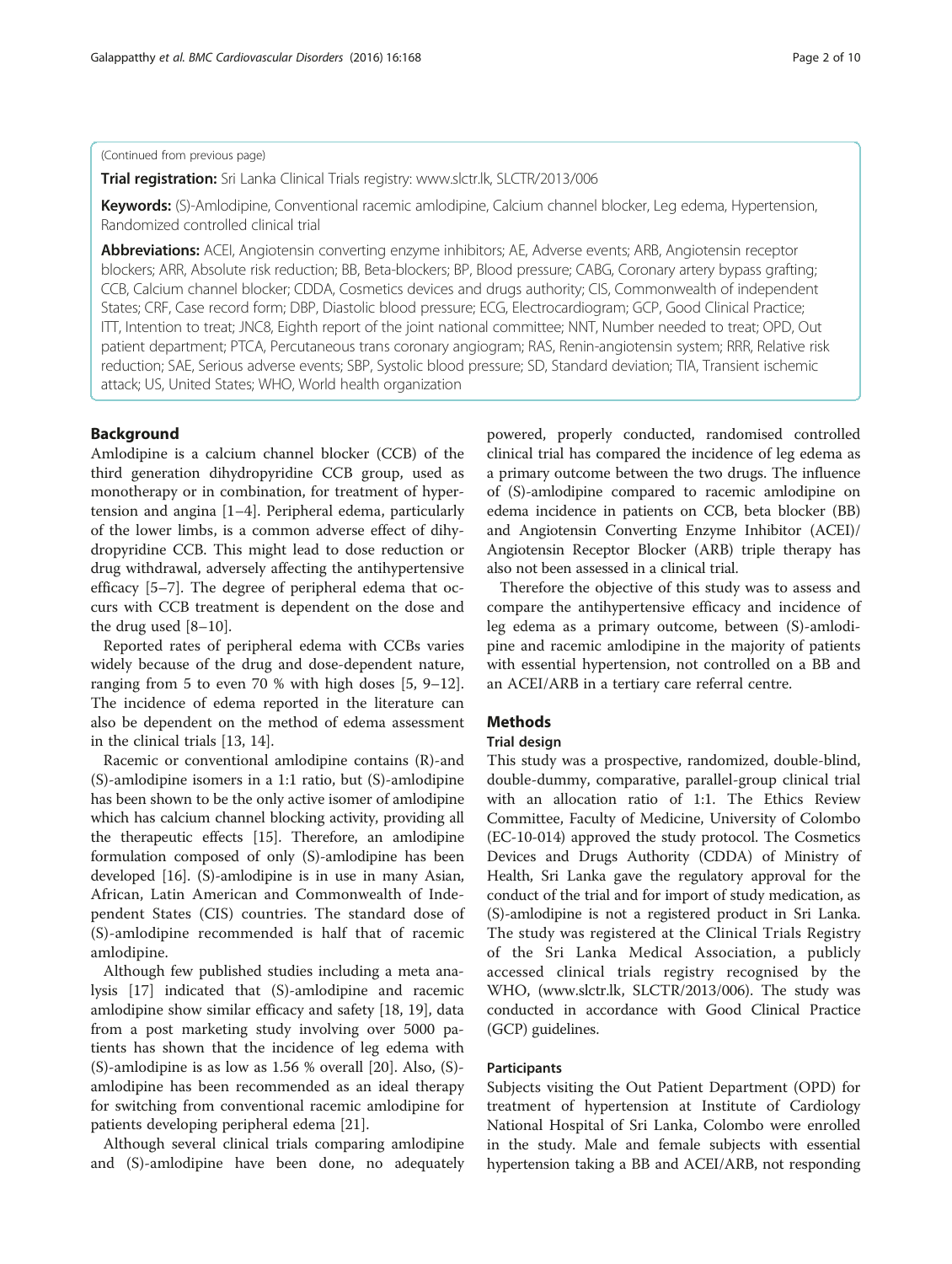to therapy (BP ≥140/90 mmHg) were included. All subjects provided written informed consent.

Inclusion criteria were subjects between 30–64 years of age who had essential hypertension and on stable dose of BB and ACEI/ARB for at least 4 weeks, having either systolic BP (SBP)  $\geq$ 140 mmHg or diastolic BP (DBP) ≥90 mmHg, or both, in sitting position.

Subjects sensitive to amlodipine, CCB or to any of the ingredients of the test/reference product, taking CCB or any antihypertensive therapy other than beta blocker and ACEI/ARB, those with history of secondary, resistant or malignant hypertension, myocardial infarction, percutaneous trans coronary angiogram (PTCA), coronary artery bypass grafting (CABG), cerebrovascular accident, or transient ischemic attack (TIA) in last 6 months were excluded. Patients with clinical diagnosis of congestive cardiac failure, cardiac arrhythmias, any other abnormality on ECG, known significant respiratory, liver, kidney, neurological diseases, coagulation disorders, metabolic or endocrinal disorder (except type 2 diabetes mellitus), uncontrolled diabetes mellitus or type 2 diabetes mellitus taking insulin or oral hypoglycemic drugs other than metformin or sulfonylurea and more than one sulfonylurea were also excluded. Pregnant and lactating women or the women in the reproductive age group not practicing the effective means of contraception, patients with known alcohol or drug abuse and any condition that, in the opinion of the investigator, does not justify inclusion in the study were also excluded.

# Interventions

The test medication used was tablets containing (S) amlodipine besylate 5 mg (high dose) and 2.5 mg (low dose). The reference medication was amlodipine besylate 10 mg (high dose) and 5 mg (low dose). The starting dose of conventional amlodipine was the usual maintenance dose required by patients of 10 mg daily and corresponding (S)-amlodipine dose of 5 mg daily. These starting doses were down titrated to 5 mg conventional amlodipine and 2.5 mg (S)-amlodipine by the investigators if BP was considered too low (<115/75 mmHg) or patients was unable to tolerate the dose or occurrence of any adverse events.

The tablets were dispensed in a sachet containing two tablets. One of them was the test or reference medication and the other was a dummy tablet either for test or reference medication and 1 month's supply was issued. Patient consumed the contents of one sachet (two tablets) once a day, at the same time. Both test and reference medication was given for 120 days.

#### Outcome variables

The primary outcome variable was the proportion of patients having new peripheral edema (not present at baseline), not attributable to any concomitant drug, as

assessed by clinical assessment of pitting edema at three anatomical points on the body: 7 cm proximal to the midpoint of the medial malleolus, behind medial malleolus and dorsum of the foot. This was compared against baseline, at the end of therapy (120 days).

Antihypertensive efficacy was determined based on decrease in SBP, DBP and mean BP after each month of therapy with the responder rate defined as subjects showing reduction in SBP by  $\geq 20$  mmHg and or DBP by ≥10 mmHg or those achieving SBP ≤140 mmHg and DBP ≤90 mmHg at end of therapy.

Secondary outcome variables were, change in the magnitude of pitting edema scores (combined scores for all 3 points), difference in patient assessment questionnaire after each month of therapy, percentage of the subjects experiencing any drug related adverse events and the change in investigational parameters between baseline and after completion of therapy. There were no changes to trial outcomes after the trial commencement. Subjects were evaluated for efficacy and safety on day 30, day 60, day 90 and day 120 of therapy.

#### BP measurement and laboratory tests

At each visit, arterial blood pressure was measured using calibrated and validated digital BP apparatus with an appropriate cuff size and a thermal printer (Omron 705CP II upper arm blood pressure monitor with thermal printer), recommended for the use in clinical trials, in accordance with British Hypertension Society published guidelines [[22](#page-9-0)]. At each visit, after the patient had been sitting for 5 min SBP and DBP were measured twice at 2-min intervals. The blood pressure recorded with the thermal printer was taken and pasted on the case record form (CRF).

Laboratory investigations were done in the laboratory of the Department of Pharmacology, Faculty of Medicine, University of Colombo on screening visit and day 120. On the last visit, subject returned the empty sachets and unused medicines.

# Assessment of ankle edema

Ankle edema was assessed using clinical assessment and patient questionnaire. The clinical assessment method was done using an adapted technique described for evaluation of edema [[23\]](#page-9-0) and the scoring definitions have been changed to identify both the depth of oedema and recovery time of oedema. Pit depth was estimated visually and score recorded and recovery time was given in seconds as also described by Brodovicz et al. Edema assessment was repeated at the three anatomical locations described earlier. The pit depth was estimated visually and a score was given with 0 for no clinical edema, 1 for slight pitting up to 2 mm depth with no visible distortion and increasing in severity up to 4 for a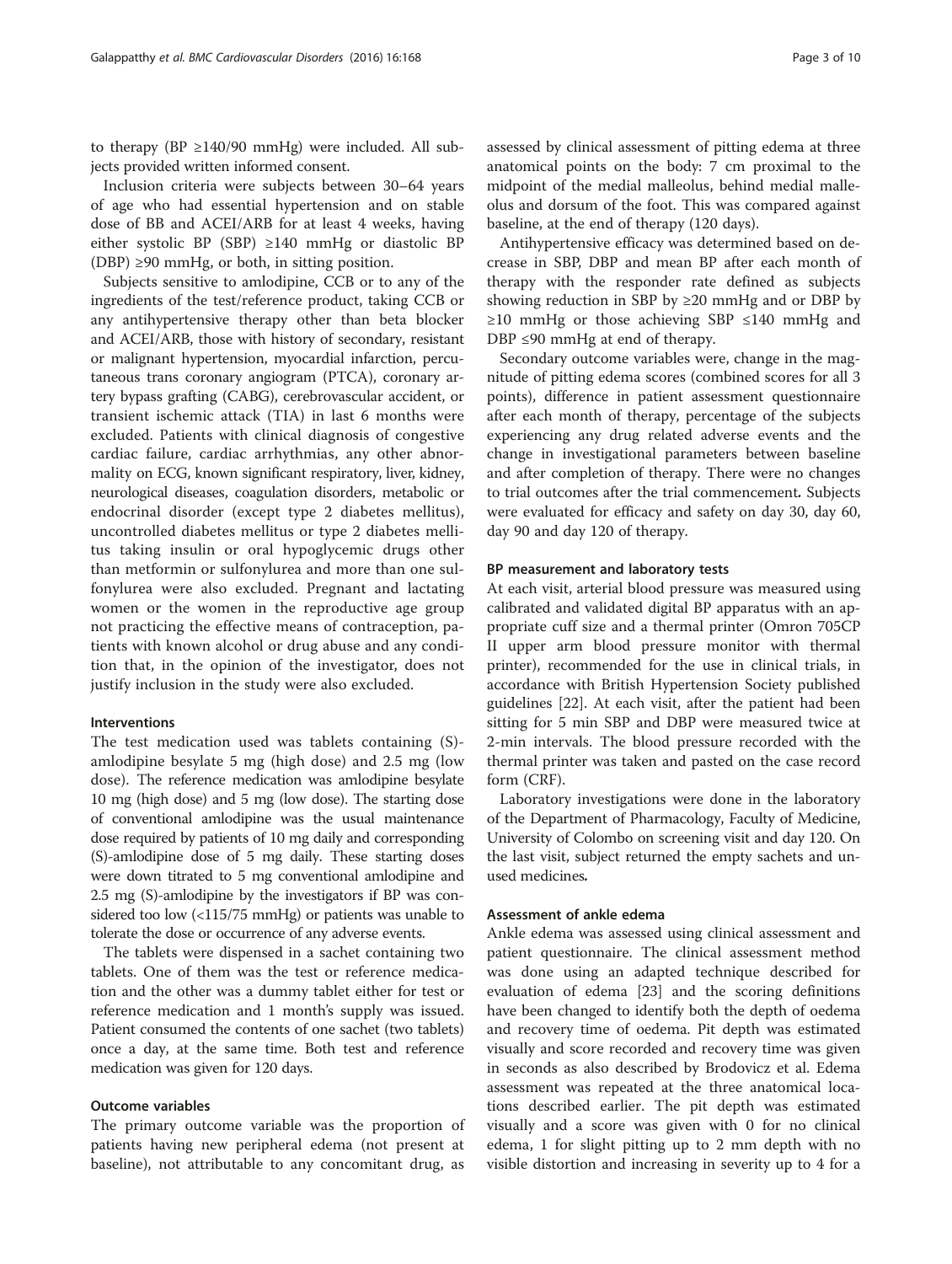very deep pit of 8 mm with gross distortion of extremity. Pitting edema score was noted as the total score of all 3 points.

Patient-reported edema was recorded using a standardized and validated questionnaire. It included five questions to assess the presence and severity of edema as reported by patients, over the past week with the highest score indicating maximum discomfort.

Adverse events were monitored in every clinic visit. The investigators determined severity, causality and the drug responsible for adverse event. Every adverse event was reported in the CRF and all serious adverse events were reported to the ethics committee and CDDA.

#### Sample size

Considering the average incidence of peripheral edema with conventional amlodipine and (S)-Amlodipine to be 16 and 1.56 % respectively from previous studies [\[6, 20](#page-9-0)], a sample size of 73 subjects in each group was found to be sufficient to reveal this difference with 80 % power at 5 % significance level. A total of 200 subjects were screened to randomise 172 subjects in to the study to achieve sample size of 146 for analysis after allowing for 15 % dropouts. Interim analysis was not planned nor done and there were no stopping guidelines.

#### Randomization procedure

The eligible subjects were randomized to test or reference groups according to the randomization schedule generated by sponsor using online software available at [www.randomization.com,](http://www.randomization.com) in blocks of 10. Randomization chart was available with sponsor and trial site, which was kept in a sealed envelope under lock and key to conceal the allocation and the sealed envelope was checked during monitoring visits. The investigators and research assistants enrolled and assigned interventions in a blinded manner, according to the predetermined allocation sequence.

#### Blinding

This was a double-blind, double-dummy study with both the subjects and investigators kept unaware of treatment given. For blinding purposes, both formulations were dispensed along with a dummy tablet identical to the test or reference formulation by appearance, weight and odor. The double-blinding was maintained throughout the study.

# Tests for compliance

Subjects returned the unused medications to the investigators. Manual count of such returns were done and recorded in the CRF. Failure of the patient to come for follow-up was considered as failure of compliance.

# Concomitant treatment

Enrolled subjects continued the BB and ACEI/ARB they were taking prior to randomization. The dosage of these drugs were not altered or modified. Additional antihypertensive drugs were not added to the investigational drug.

#### Statistical methods

Intension to treat analysis (ITT) for safety data and per protocol analysis for efficacy data was performed. Mean SBP, DBP and mean BP were calculated as mean ± standard deviation (SD) and compared between the groups/baseline values using t-test. Fischer's exact test was applied to observe if there was significant difference between responder rates and to observe if there were significant difference between proportions of subjects having peripheral edema not attributable to any concomitant drug. Changes in the scores of pitting edema test and scores of patient assessment questionnaire were compared between the groups using Mann-Whitney test. Tolerability was assessed by evaluating the proportion of patients reporting side effects not attributed to any concomitant drug with the global assessment of the subject or physician about the tolerability and efficacy. Fischer's exact test was applied to observe if there was significant difference between the proportions. Laboratory investigation values were calculated as mean ± SD and compared between the groups or baseline values using *t*-test. For all statistical tests, an overall  $p$  value of less than or equal to 0.05 was considered as significant. The statistical analysis was performed using Graph Pad InStat 3.00.

#### Results

#### **Participants**

Of the 172 patients randomized, 146 patients (amlodipine,  $N = 76$  and S-amlodipine,  $N = 70$ ) completed 120 days of the study duration (Fig. [1\)](#page-4-0).

The baseline characteristics (age, weight, gender, concomitant illness and laboratory values) were comparable between the 2 groups (Table [1\)](#page-5-0). Mean age was 57 years and majority were males in both groups. Although 41 % in the (S)-amlodipine group and 34 % in the racemic amlodipine group had type 2 diabetes mellitus, this difference was not statistically significant.

The other antihypertensives taken were captopril, bisoprolol, enalapril, atenolol, carvedilol, losartan and metoprolol, with comparable distribution in both groups (Table [1\)](#page-5-0). Adherence to therapy was also equal between the two groups as indicated by mean actual pill count  $116.70 \pm 3.24$  vs  $116.41 \pm 3.28$  and percentage pill count of the ideal count  $97.25 \pm 2.70$  % vs.  $97.01 \pm 2.74$  % in (S)-amlodipine and racemic amlodipine groups respectively. After 90 days, most patients in both groups were on lower dose with significantly more patients in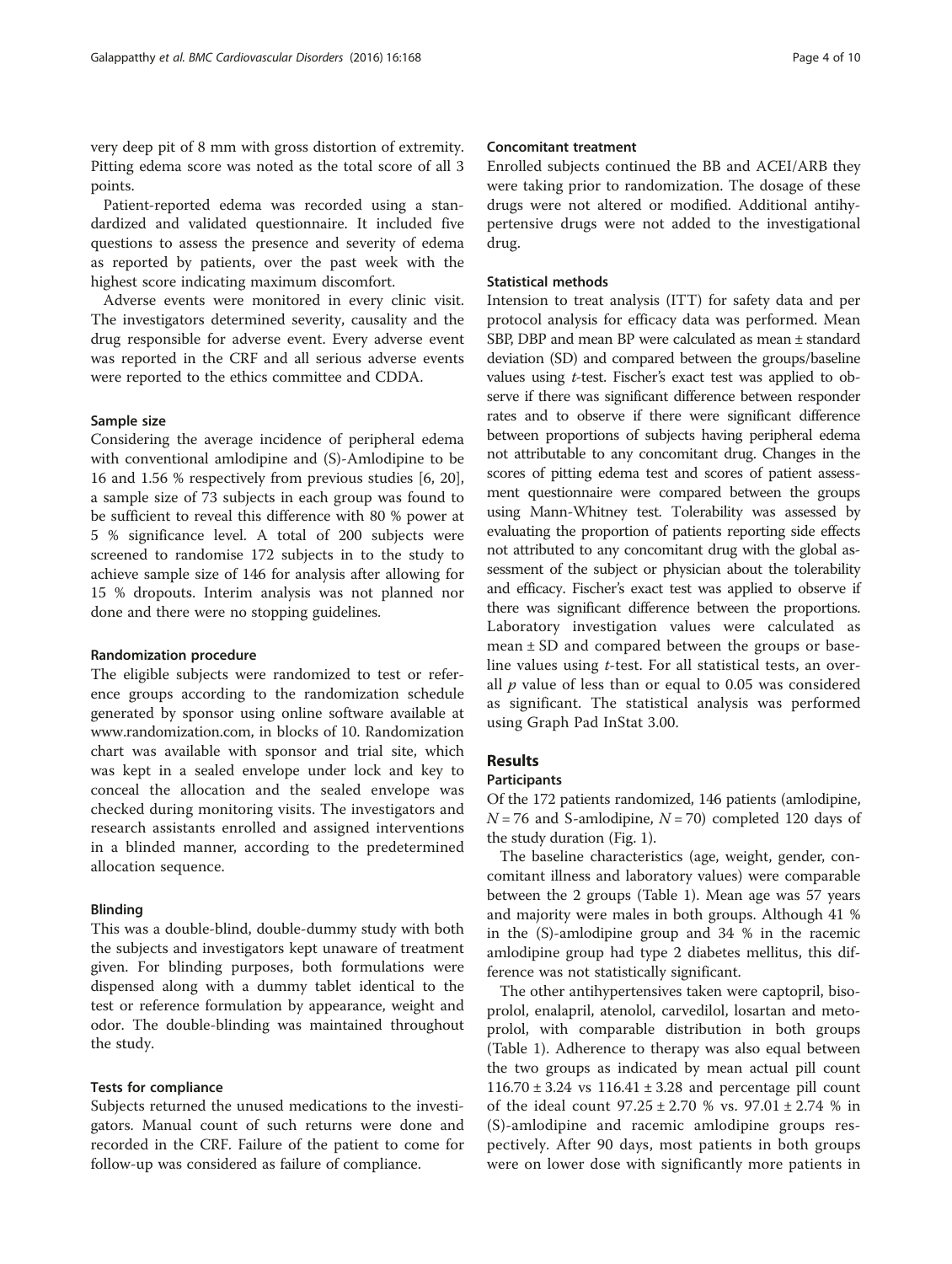<span id="page-4-0"></span>

the racemic amlodipine group on the lower strength of the medication (80 % in racemic amlodipine and 61 % in (S)-amlodipine;  $p = 0.0098$ ).

## Incidence of edema

The incidence of new edema any time after randomization, was 31.40 % for test and 46.51 % for reference  $(p = 0.0301)$ ; The absolute risk reduction (ARR) of new edema was 15.1 % with relative risk reduction (RRR) of 32.47 % and number needed to treat (NNT) of seven. In 11 out of 27 (55 %) patients in S-amlodipine group the edema resolved during the study, while edema resolution was 17/40 (43.59 %) in racemic amlodipine group ( $p =$ ns).

After 120 days of therapy, pitting edema score increased significantly in racemic amlodipine group compared to (S)-amlodipine ( $p = 0.038$ ) and increment of score was highly significant ( $p < 0.0001$ ) with amlodipine compared with baseline value (Table [2\)](#page-5-0). The temporal relationship of edema indicates that most patients had highest edema scores at 30 days in V1 in both groups but edema scores reduced over the next 3 months

(Table [2](#page-5-0)). Patient assessment questionnaire for edema score also followed somewhat similar pattern (Table [3\)](#page-6-0).

In the racemic amlodipine group there were 26 males (age:  $57.42 \pm 05.57$  years), 14 females (age:  $58.57 \pm 0.57$ 04.18 years) and in the (S)-amlodipine group 14 males (age:  $57.43 \pm 04.67$  years), 13 females (age:  $57.46 \pm 0.67$ 06.05 years) who developed edema. There was no significant difference in the incidence of edema between males and females in either group.

The mean age of patients having edema in test group  $(N = 27)$  was 57.44 ± 05.27 and in reference group  $(N = 40)$ was  $57.83 \pm 05.24$ . The mean age of patients not having edema in test group ( $N = 59$ ) was  $56.10 \pm 05.88$  and in reference group  $(N = 46)$  was  $56.11 \pm 05.57$ . There was no significant difference in the age of patients with edema or without edema in each group.

# Blood pressure control

The SBP and DBP and the mean BP decreased significantly in both groups, without any significant difference between groups by day 120 (Table [4\)](#page-6-0). The lowest mean blood pressure was recorded at 60 days in V3 and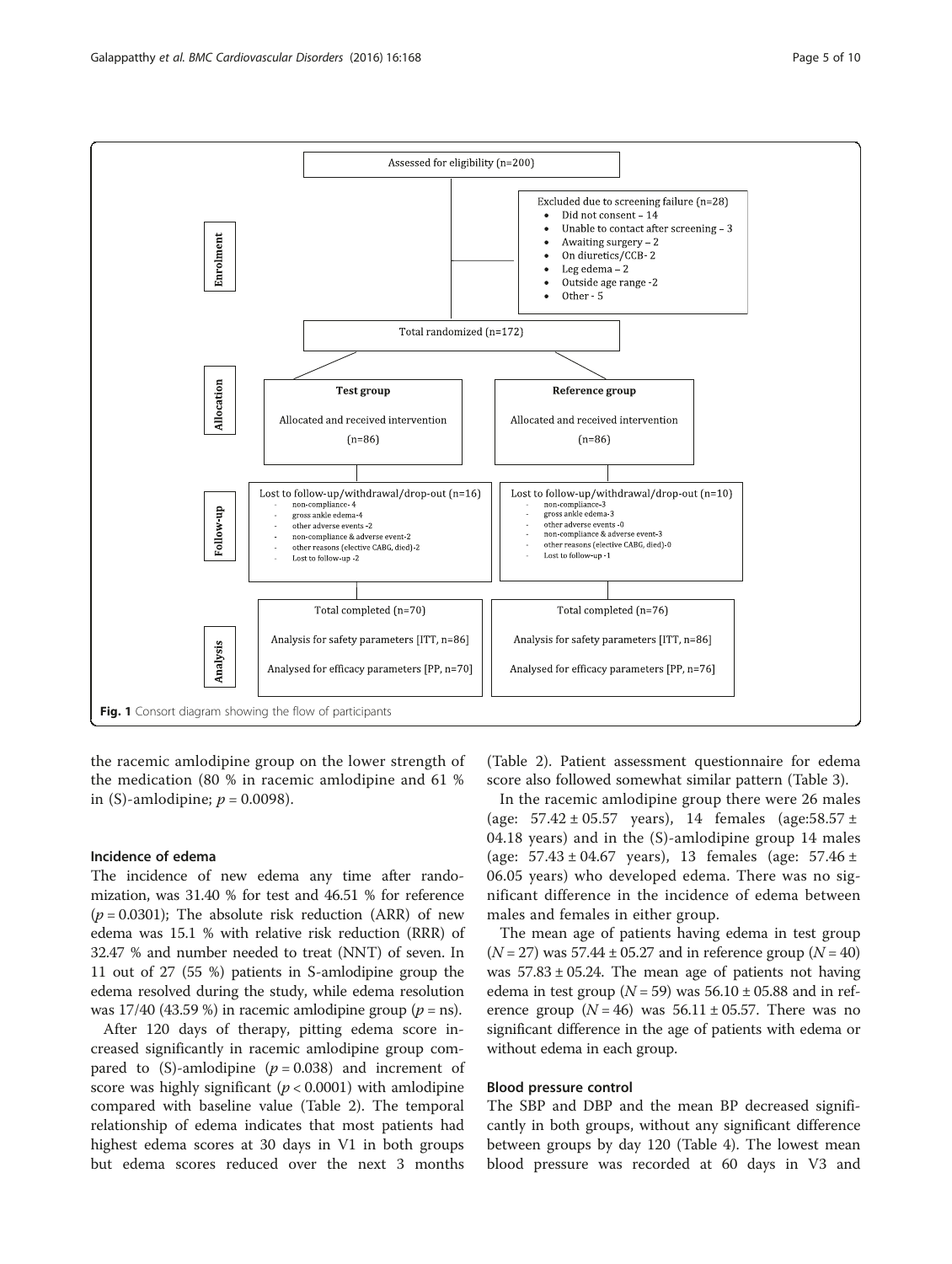| Parameter                                 | Test group         | Reference group    | р  |
|-------------------------------------------|--------------------|--------------------|----|
| Number of patients                        | 70                 | 76                 | na |
| Age in years; (mean $\pm$ SD)             | $56.46 \pm 5.80$   | $56.83 \pm 5.57$   | ns |
| Weight; (kg) (mean $\pm$ SD)              | $63.82 \pm 9.33$   | $65.72 \pm 11.94$  | ns |
| Male: Female                              | 48:22              | 52:24              | ns |
| Patients with type II diabetes; %, (n/N)  | 41.43, (29/70)     | 34.21, (26/76)     | ns |
| Patients with history of angina; %, (n/N) | 5.71, (4/70)       | 2.63, (2/76)       | ns |
| Patients on captopril; %, (n/N)           | 32.85 % (23/70)    | 30.26 % (23/76)    | ns |
| Patients on enalapril; %, (n/N)           | 31.42 % (22/70)    | 31.57 % (24/76)    | ns |
| Patients on losartan;%, (n/N)             | 34.28 % (24/70)    | 38.15 % (29/76)    | ns |
| Patients on atenolol; %, (n/N)            | 67.14 % (47/70)    | 63.15 % (48/76)    | ns |
| Patients on carvedilol; %, (n/N)          | 14.28 % (10/70)    | 25 % (19/76)       | ns |
| Patients on metoprolol;%, (n/N)           | 11.42 % (8/70)     | 7.89 % (6/76)      | ns |
| Patients on bisoprolol; %, (n/N)          | 4.28 % (3/70)      | 2.63 % (2/76)      | ns |
| Hb (mean $\pm$ SD)                        | $13.61 \pm 1.73$   | $13.57 \pm 1.55$   | ns |
| Total WBC count (mean $\pm$ SD)           | $7.67 \pm 1.95$    | $7.52 \pm 1.91$    | ns |
| $SGOT$ (mean $\pm$ SD)                    | $32.94 \pm 13.45$  | $35.41 \pm 19.20$  | ns |
| $SGPT$ (mean $\pm$ SD)                    | $35.86 \pm 18.29$  | $34.95 \pm 20.79$  | ns |
| LDL (mean $\pm$ SD)                       | $82.38 \pm 26.83$  | $77.26 \pm 31.24$  | ns |
| $HDL$ (mean $\pm$ SD)                     | $40.24 \pm 9.18$   | $38.26 \pm 8.19$   | ns |
| $VLDL$ (mean $\pm$ SD)                    | $29.29 \pm 11.70$  | $34.13 \pm 22.02$  | ns |
| Total cholesterol (mean $\pm$ SD)         | $152.17 \pm 33.59$ | $150.28 \pm 39.42$ | ns |
| Triglycerides (mean $\pm$ SD)             | $146.24 \pm 58.34$ | $158.25 \pm 76.50$ | ns |
| Fasting blood glucose (mean $\pm$ SD)     | $116.57 \pm 43.35$ | $120.09 \pm 52.84$ | ns |
| Serum creatinine (mean $\pm$ SD)          | $0.90 \pm 0.31$    | $0.87 \pm 0.25$    | ns |

<span id="page-5-0"></span>**Table 1** Baseline characteristics (for completed patients,  $N = 146$ )

N total number of patients, n number of patients with the variable, SD standard deviation, na value not assessed, COPD chronic obstructive pulmonary disease, ns value not statistically significant with p > 0.05; Mann-Whitney test was applied for continuous variables and Fisher's Exact test was applied for categorical variables

although the BP has increased slightly over the next 2 visits, the mean BP was significantly lower by the end of the study in both arms (Table [4\)](#page-6-0). The percentage of responders was 98.57 % in test and 98.68 % in reference group (per protocol analysis,  $N = 146$ ,  $p =$ ns; Table [5](#page-7-0)). There was no difference in heart rate between the two groups over time.

#### Safety

The global assessment for efficacy and tolerability to treatment was similar in both the groups. The adverse events with ITT analysis,  $(N = 172;$  Table [6\)](#page-7-0) showed that the most common adverse events were pitting edema and increased urinary frequency (24.41 % in each group). Other adverse events were headache, muscle cramps,

| Variable                      |    | Test group                          |    | Reference group                     |        |
|-------------------------------|----|-------------------------------------|----|-------------------------------------|--------|
|                               | N  | Pitting edema score (mean $\pm$ sd) | N  | Pitting edema score (mean $\pm$ sd) |        |
| Baseline (day 0), V1          | 86 | $00.00 \pm 00.00$                   | 86 | $0.05 + 00.34$                      | na     |
| After 30 days of therapy, V2  | 86 | $01.09 \pm 02.47$                   | 86 | $00.97 \pm 01.88$                   | ns     |
| After 60 days of therapy, V3  | 86 | $00.44 \pm 01.36$                   | 86 | $00.88 + 01.88$                     | ns     |
| After 90 days of therapy, V4  | 86 | $00.38 + 01.21$                     | 86 | $00.73 + 01.66$                     | ns     |
| After 120 days of therapy, V5 | 86 | $0.33 + 01.00$                      | 86 | $00.83 \pm 01.52$                   | 0.0380 |
| $p^{**}$                      |    | na                                  |    | < 0.0001                            |        |

ITT intention to treat, N number of patients, V1-V5 Visits 1-5, na not applicable, ns not significant

Mann-Whitney test was applied; \*p value, when compared between the groups; \*\*p value, when V5 value compared with baseline value in same group;  $p$  <0.05 = statistically significant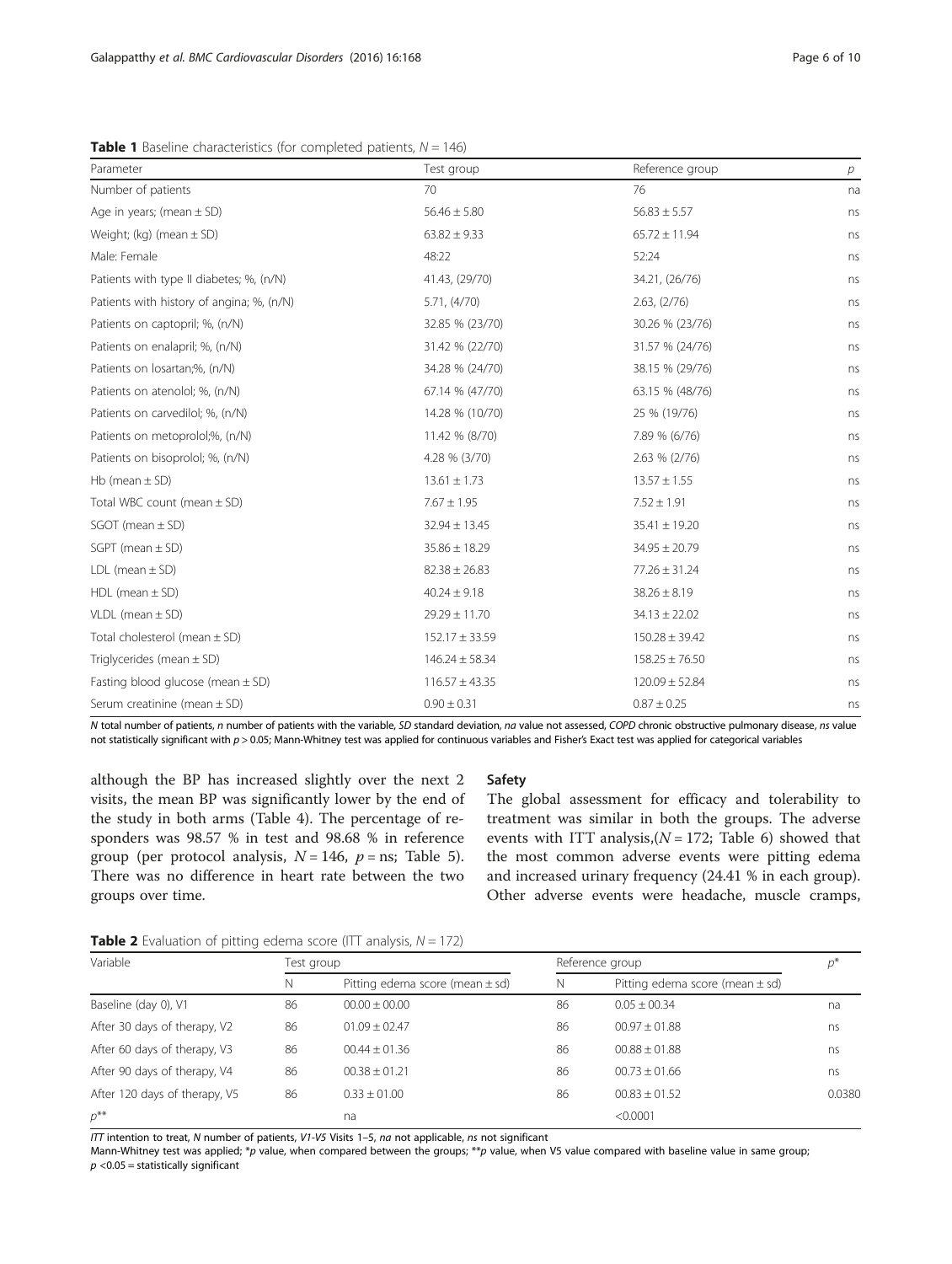| Variable<br>N                 |                                             | Test group        |                                             | Reference group   |        |
|-------------------------------|---------------------------------------------|-------------------|---------------------------------------------|-------------------|--------|
|                               | Patient questionnaire score (mean $\pm$ sd) | N                 | Patient questionnaire score (mean $\pm$ sd) |                   |        |
| Baseline (day 0), V1          | 86                                          | $00.00 \pm 00.00$ | 86                                          | $00.14 \pm 01.02$ | na     |
| After 30 days of therapy, V2  | 86                                          | $02.34 \pm 05.23$ | 86                                          | $02.07 \pm 04.31$ | ns     |
| After 60 days of therapy, V3  | 86                                          | $01.03 \pm 03.34$ | 86                                          | $02.29 + 04.60$   | ns     |
| After 90 days of therapy, V4  | 86                                          | $01.06 \pm 03.41$ | 86                                          | $01.81 \pm 04.02$ | ns     |
| After 120 days of therapy, V5 | 86                                          | $01.11 \pm 03.35$ | 86                                          | $02.60 + 04.50$   | 0.0363 |
| $p^{**}$                      |                                             | na                |                                             | < 0.0001          |        |

<span id="page-6-0"></span>**Table 3** Evaluation of patient assessment questionnaire for edema (ITT analysis,  $N = 172$ )

ITT intention to treat, N number of patients, V1-V5 visits 1-5, na not applicable, ns not significant

Mann-Whitney test was applied; \*p value, when compared between the groups; \*\*p value, when V5 value compared with baseline value in same group;  $p < 0.05$  = statistically significant

constipation, peri-orbital edema, vertigo, dizziness, and rash. No difference was observed in adverse events in the two groups. There were two serious adverse events (SAE) reported. One death occurred in a patient randomized to test group after 15 days of randomization; the cause of death was acute myocardial infarction, and this SAE was considered unrelated to the study drug. A patient who was hospitalized due to vasculitic rash on lower limbs in reference group was the other SAE. This was also considered unrelated to the study treatment.

There were no clinically significant differences in the biochemical parameters, urinary and electrocardiographic tests before and after treatments.

# Discussion

This is probably the first adequately powered randomised controlled clinical trial, evaluating leg edema as a primary outcome which recruited both men and women, comparing efficacy and safety of (S)-amlodipine vs racemic amlodipine. CCBs are associated with a considerable risk of peripheral oedema [[5, 6, 13, 24](#page-9-0), [25](#page-9-0)], that may reduce patient compliance or necessitate switching to a different drug [[26\]](#page-9-0). This study shows that significantly high percentage (46.5 %) of patients developed peripheral edema while on racemic amlodipine compared to the percentage developing edema with (S)-

amlodipine (31.4 %). The difference in the two groups is significant and represents a RRR of approximately 33 % with a NNT of only seven.

These results are in contrast to a systematic review and meta analysis of the clinical trials comparing (S) amlodipine and racemic amlodipine [\[17](#page-9-0)] which did not show any significant difference in incidence of edema when only high-quality trials were included, although when all the trials were considered, the edema incidence was significantly less with (S)-amlodipine compared to racemic amlodipine.

The edema incidence in our trial was much higher than most of the previously reported incidence with racemic amlodipine at the doses used, varying from 2 to 32 % [\[5](#page-9-0), [6](#page-9-0), [18, 24\]](#page-9-0). The main reason for this high incidence is probably active surveillance for edema in this trial both by patient assessment questionnaire for edema and objective assessment by investigators using an edema score. It is noted that considerably higher rates of adverse events are reported by active surveillance systems when compared with passive systems [[27\]](#page-9-0). Rates of edema reported in clinical trials involving CCBs may have been affected by active or passive surveillance for edema, which could have given the wide variation in the reported edema incidence in the patients given CCB [\[28](#page-9-0)–[30](#page-9-0)].

**Table 4** Evaluation of mean blood pressure at baseline and after therapy (PP analysis;  $N = 146$ )

| Variable                      |    | Test group               |    | Reference group          |    |
|-------------------------------|----|--------------------------|----|--------------------------|----|
|                               | N  | mm of Hg (mean $\pm$ SD) | N  | mm of Hg (mean $\pm$ SD) |    |
| Baseline (day 0), V1          | 70 | $113.01 \pm 25.93$       | 76 | $113.99 \pm 12.17$       | ns |
| After 30 days of therapy, V2  | 70 | $101.08 \pm 17.92$       | 76 | $95.33 + 12.34$          | ns |
| After 60 days of therapy, V3  | 70 | $90.08 \pm 06.01$        | 76 | $89.81 \pm 8.02$         | ns |
| After 90 days of therapy, V4  | 70 | $102.50 \pm 14.34$       | 76 | $99.01 \pm 08.45$        | ns |
| After 120 days of therapy, V5 | 70 | $94.42 \pm 17.25$        | 76 | $95.89 \pm 03.34$        | ns |
| $p^{**}$                      |    | < 0.0001                 |    | < 0.0001                 |    |

PP per protocol, N number of patients, SD standard deviation, ns not significant

Paired t test was applied; \*p value, when compared between the groups; \*\*p value, when V5 value compared with baseline value in same group;  $p$  <0.05 = statistically significant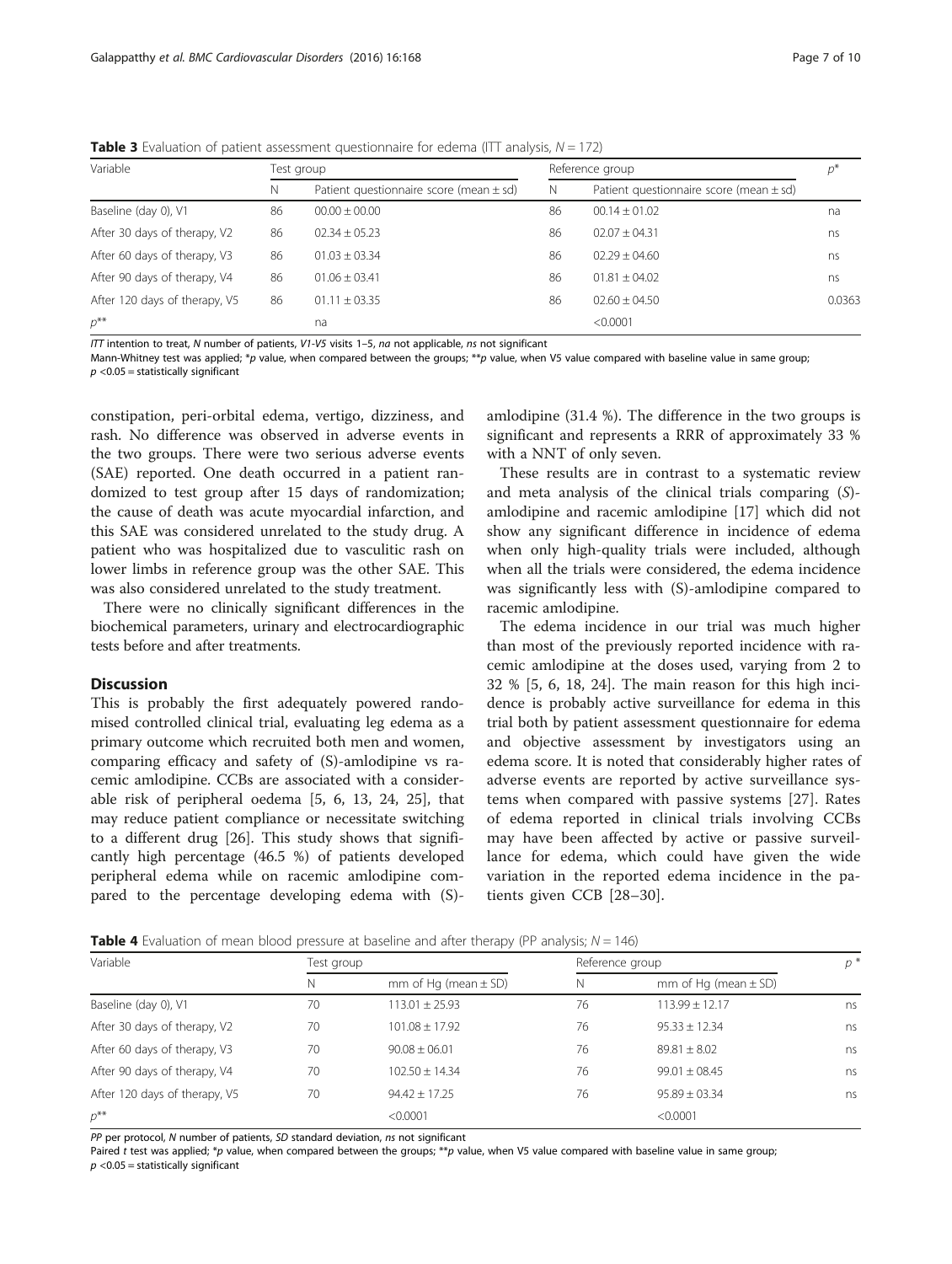<span id="page-7-0"></span>Table 5 Percentages of blood pressure responders at 120 days (PP analysis:  $N = 146$ )

| Drug                   | Responders     |    |
|------------------------|----------------|----|
| Test group %, (n/N)    | 98.57, (69/70) | ns |
| Reference group %, (N) | 98.68, (75/76) |    |

N total number of patients, n number of responders, Fisher's Exact test was applied;  $p < 0.05$  = statistically significant, ns not significant, PP per protocol Responders: Subjects showing reduction in systolic blood pressure by ≥20 mmHg and / or diastolic blood pressure by ≥10 mm or those achieving systolic blood pressure ≤140 mmHg and diastolic blood pressure ≤90 mm of Hg

Higher edema scores by patients is likely to result in higher degree of discomfort for many patients [\[31](#page-9-0)]. Therefore in populations that experience a high incidence of edema with racemic amlodipine, use of chirally pure (S)-amlodipine would be advantageous due to lower incidence of edema which could result in improved adherence to therapy and hence blood pressure control.

The cause of CCB-induced edema is elevated capillary hydrostatic pressure. This results from preferential dilation of pre-capillary vessels. Renin-angiotensin system (RAS) blockers such as ACEIs and ARBs normalize hydrostatic pressure by causing post-capillary dilation. Therefore they could be used for prevention or reversal of CCB-induced edema [[11](#page-9-0)].

Several clinical trials have shown that the incidence of oedema is lower in patients who receive ACEI/CCB or ARB/CCB combination therapy when compared to those treated with CCB therapy alone. [[17, 28](#page-9-0), [32](#page-9-0)] A metaanalysis that included 82 studies that compared the safety and efficacy of ACEI/CCB therapy against nine monotherapy regimens stated that this drug combination was associated with a lower rate of side effects [[33\]](#page-9-0). It was also noted that the side effects led to withdrawal of amlodipine or nifedipine monotherapy [[33](#page-9-0)]. In our study as both arms received beta-blockers and ACE-I/ARBs, the contribution of these medications to edema

| <b>Table 6</b> Adverse events (Intention to treat analysis, $N = 172$ ) |  |  |  |  |
|-------------------------------------------------------------------------|--|--|--|--|
|-------------------------------------------------------------------------|--|--|--|--|

can be assumed to be equal in both the groups. The incidence of leg edema could have been higher in both groups if the patients were not on concomitant ACEI/ ARBs. As the cause of oedema is pre capillary vasodilatation, higher rates of oedema associated with CCBs may be occurring more in tropical countries due to the warm environment resulting in vasodilatation in peripheries. The reported rates of edema with CCBs seem to be higher in tropical countries with warm environments such as India and Brazil [\[19, 21, 34\]](#page-9-0) while the rates seem lower in countries with average lower temperatures such as USA and Korea [[18, 28\]](#page-9-0). Although there are no studies supporting this theory in literature, seasonal variation in incidence of edema has been reported [[5](#page-9-0)] and authors have observed patients reporting resolution of edema on visiting cold climates and reappearance of edema when returning to warm environments.

In this trial both arms received triple therapy with a CCB, ACEI/ARB and a BB and excellent blood pressure control was achieved in 98 % of patients. Multiple trials have previously reported that there are highly significant cardiovascular outcome benefits of antihypertensives given in combination [\[35](#page-9-0)] and the use of combination therapy in our study population is consistent with the recommendations of Eighth Report of the Joint National Committee on Prevention, Detection, Evaluation, and Treatment of High Blood Pressure (JNC8) [\[36\]](#page-9-0). Currently amlodipine is one of the most efficacious drugs recommended for triple therapy in uncontrolled hypertension [[37\]](#page-9-0), and this study also confirms that. We observed that most patients needed only a low dose of amlodipine to control the blood pressure in each arm with triple therapy with the percentage of patients down titrated to low dose significantly higher in the racemic amlodipine group (80 %) compared to the percentage in (S)-amlodipine group (61 %). The temporal relationship of edema showed higher edema scores at 30 and 60 days

| Test group %, (n/N) | Reference group %, (n/N) |        |
|---------------------|--------------------------|--------|
| 31.40, (27/86)      | 46.51, (40/86)           | 0.0301 |
| 24.41, (21/86)      | 24.41, (21/86)           | ns     |
| 4.65, (4/86)        | 2.32, (2/86)             | ns     |
| 2.32, (2/86)        | 0(0/86)                  | ns     |
| 2.32, (2/86)        | 3.48, (3/86)             | ns     |
| 1.16, (1/86)        | 2.32(2/86)               | ns     |
| 1.16, (1/86)        | 0(0/86)                  | ns     |
| 0(0/86)             | 1.16, (1/86)             | ns     |
| 0(0/86)             | 1.16, (1/86)             | ns     |
| 1.16, (1/86)        | 0(0/86)                  | ns     |
| 68.60, (59/86)      | 81.39, (70/86)           | 0.03   |
|                     |                          |        |

AE adverse event, N total number of patients, n number of AEs, Fisher's exact test was applied.  $p < 0.05$  = statistically significant, ns value not significant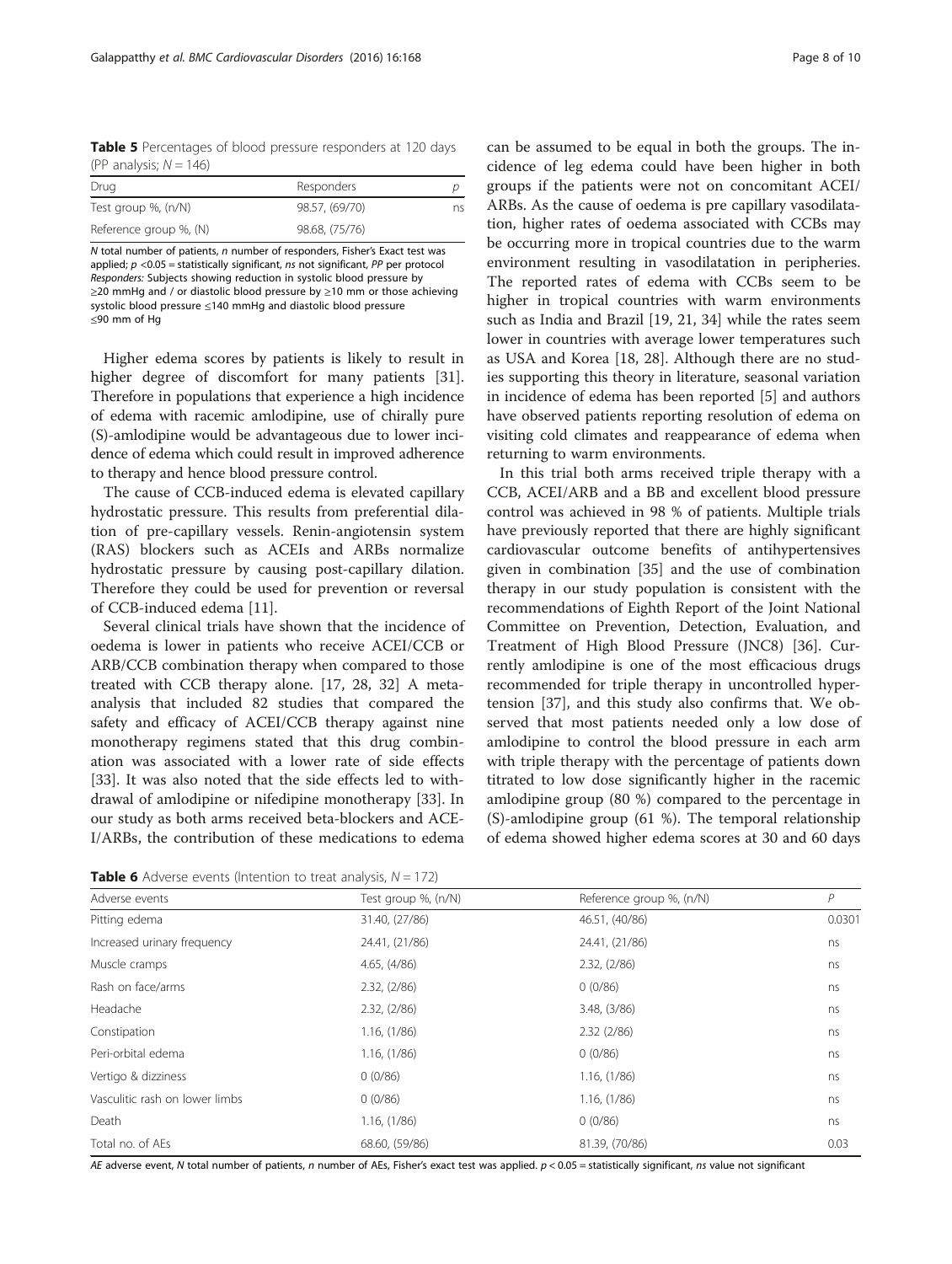and resolution thereafter in both groups but mainly in (S)-amlodipine group over the next 2–3 months (Tables [2](#page-5-0) and [3\)](#page-6-0). This could probably be explained by the higher doses used initially in this trial in both arms with subsequent down titration of doses. It is well known that edema with CCB occurs in a dose dependent manner [[5\]](#page-9-0). Other reasons such as postural effects due to the advice given to patients when they developed edema may also have contributed to resolution of edema. Edema score increasing initially with subsequent resolution is also supported by lowest mean BP recorded at 60 days (Table [4](#page-6-0)) with subsequent slight increment of BP noted, which again probably occurred due to down titration of drug doses.

Adverse events, in particular leg edema with amlodipine has been reported to occur more in female patients in some studies [[1, 6](#page-9-0), [38\]](#page-9-0). Another study among female Korean patients with mild to moderate hypertension, quantified pedal edema during treatment with (S)-Amlodipine nicotinate versus amlodipine besylate [[38\]](#page-9-0) and concluded that females had a reduced level of ankle edema, with no significant difference in antihypertensive efficacy. Thus it is important to note that our study did not show any significant difference in incidence of edema between males and females. There was also no significant difference between the ages of the patients who developed edema compared to those who did not develop edema in both groups although some studies report edema occurrence with advancing age [[5\]](#page-9-0).

Notable amongst the other adverse events, was the high incidence of frequent urination, noted in almost 25 % in both the groups. Amlodipine is known to have natriuretic effect [[39\]](#page-9-0) although reported frequency is less than 1 % according to the prescribing information for amlodipine besylate tablets. However there are previous studies reporting higher incidence of increased urinary frequency [[40\]](#page-9-0).

The natriuretic effect of CCBs augments the antihypertensive effect of ACEIs [[41](#page-9-0), [42\]](#page-9-0) and this better antihypertensive efficacy in combination is another advantage cited for combining CCBs with RAS inhibitors such as ACEI/ ARBs in addition to mitigating edema due to CCB [\[13](#page-9-0), [34\]](#page-9-0).

Muscle cramps, headache and constipation were reported by 1–5 % of patients in both groups which are well recognised side effects of CCBs and incidence of these side effects were not significantly different in both groups and from previous reports.

#### Conclusion

The current recommendation in most hypertension treatment guidelines [\[43](#page-9-0)], is combination antihypertensive therapy for patients whose BP is 20 mm Hg above the systolic goal or 10 mmHg above the diastolic goal, which were the inclusion criteria for BP this clinical trial. This study which randomised patients with inadequately controlled BP on ACEI/ARB and BB to compare the efficacy and safety of (S)-amlodipine and racemic amlodipine, with new onset leg edema as a primary outcome, showed significantly reduced incidence of edema with (S)-amlodipine compared to racemic amlodipine with excellent blood pressure control in both arms. As development of edema with CCB results in poor adherence, poor BP control and necessitate switching therapy, using (S) amlodipine is likely to result in better tolerance and BP control. This is particularly so when used in combination therapy for control of hypertension, especially in populations that experience high rates of edema with CCB.

#### Acknowledgements

We acknowledge all research assistants and clinical investigators for their contribution in data collection, Mr A Lionel and Ms C Pathiranage for laboratory analysis, Ms P Perera for secretarial assistance, Dr Rahul Gavhane and Dr Vaibhav Patil of Emcure Pharmaceuticals for monitoring and all the support extended regarding all trial-related activities and all patients who took part in the study.

#### Funding

Emcure Pharmaceuticals India, funded the trial, by providing study medications and placebos, stationary, case record forms and other documents and payment for laboratory investigations and salary of two research assistants during the period of conduct of the study.

#### Availability of data and materials

All primary data are available with the investigators and sponsors of the study.

#### Authors' contributions

RAIE was the principal investigator and RAIE and PG was responsible for designing the study. RAIE, PG, YCW and GKSG contributed to developing the protocol. YCW, MIMS, TJW with other research assistants carried out all study related procedures, followed up patients, recorded and entered data and maintained records. RAIE, GKSG and PG evaluated patients, reviewed investigations and adverse events. PG, GKSG and RAIE reviewed and interpreted the analyzed data. PG and YCW developed the original manuscript and all authors read and approved the final manuscript.

#### Competing interests

The sponsor paid salary of research assistants who were recruited independently by the principal investigators for the conduct of the study. The principle investigator and other co-investigators were not given any payment in cash or kind for the conduct of the study and have no competing interests.

#### Consent for publication

Not applicable.

#### Ethics approval and consent to participate

The ethics review committee of Faculty of Medicine, University of Colombo, approved the study and was conducted in accordance with Good Clinical Practice (GCP) guidelines and Declaration of Helsinki. All subjects provided written informed consent to participate in the clinical trial.

#### Author details

<sup>1</sup>Department of Pharmacology and Pharmacy, Faculty of Medicine, University of Colombo, PO Box 271, Kynsey Road, Colombo, Sri Lanka. <sup>2</sup>Institute of Cardiology, National Hospital of Sri Lanka, Colombo, Sri Lanka.

Received: 5 February 2016 Accepted: 19 August 2016 Published online: 01 September 2016